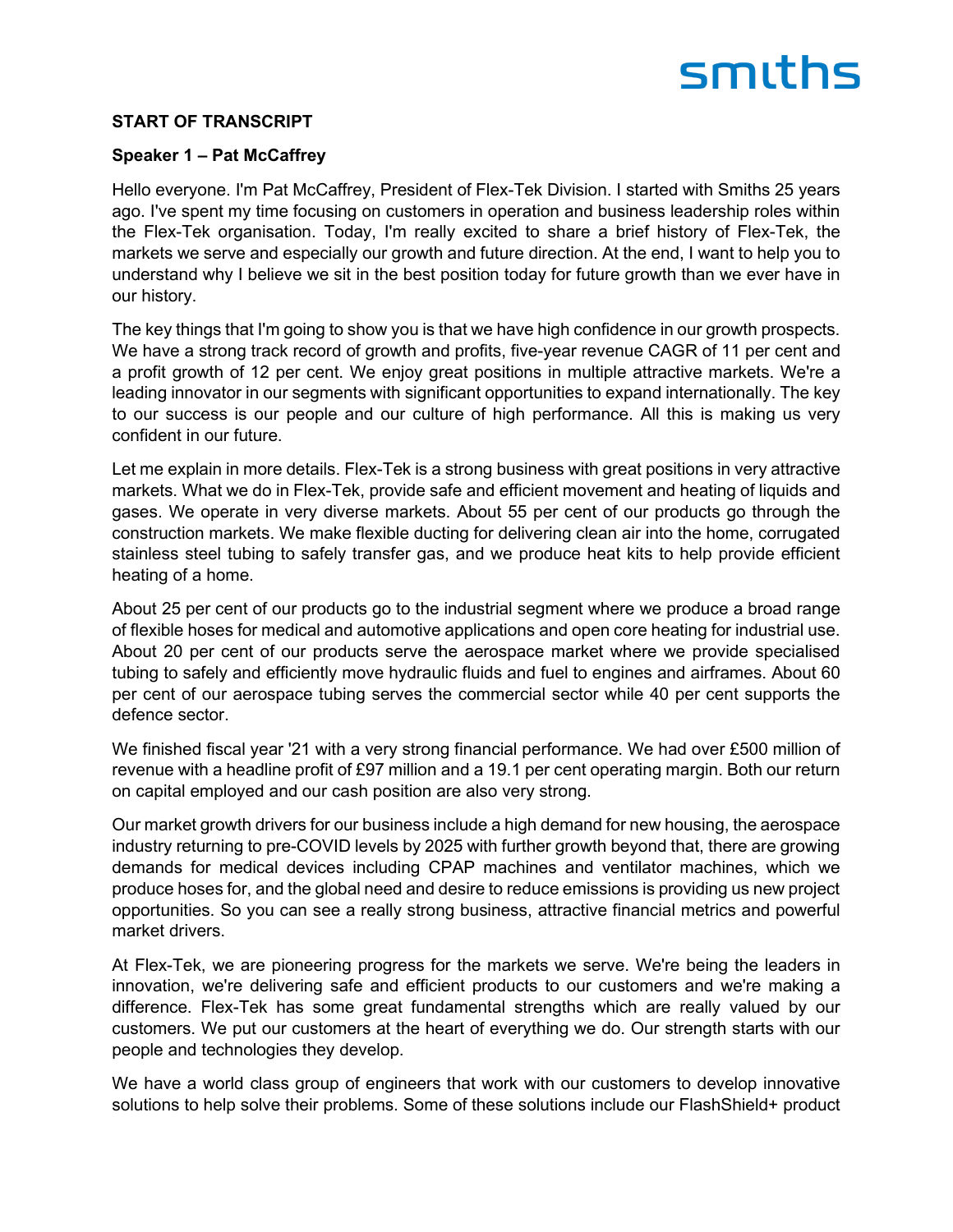for gas piping, our floating core duct product which reduces the amount of insulation required, our heated wire medical hoses that improves patient safety and our NZT wire which is a proprietary alloy for heat kits. We pride ourselves on strong customer intimacy. Everything we do revolves around our customers. We've built strong, long-term relationships with many customers which have partnered with us for decades.

### **Speaker 2 – Paul Johnston**

Hello, my name is Paul Johnston and I'm the executive vice president of Watsco Inc. Watsco is the largest HVAC distributor in the America's with revenues exceeding \$5 billion US. We have 675 locations throughout the US, Canada and Mexico. Our relationship with Flex-Tek goes back many years and when we first began, it was under \$5 million worth of purchases. Today, that number is going to exceed \$100 million.

We work with them in a very transparent manner, sharing customer information on sales as well as inventory and forecasting. We began doing this well before the pandemic and before all the supply chain disruptions had occurred. Our relationship is very deep and long with the organisation, and we have conversations with Flex-Tek management concerning things such as new product introduction as well as competitive needs in the marketplace. I feel that that it's a very high integrity organisation to do business with. We enjoy our collaboration and I look forward to many years of successful growth. Thank you.

**Speaker 1** – Being strong in North American markets, Smiths global capabilities can help us to expand internationally. We are currently expanding into APAC with heat, automotive and medical products. We are also expanding into Europe with our CSST gas delivery product. In Flex-Tek, we have a strong financial model. We're in highly competitive markets so we've developed a good discipline to maintain efficiency and cost control. This model has helped us to deliver a strong operating margin, a lean operation that operates with an SG&A of 8 per cent and a strong performance of cash and value creation. All this puts us in a great position for the future.

Another reason we're confident about the future is our impressive track record. Flex-Tek is a division that has a proven history of continuous, profitable growth. Our growth in the last five years has been a CAGR of 11 per cent and a profit growth of 12 per cent. Organically, we have grown at 4 per cent revenue CAGR and 5 per cent in profit. Our operating margin was over 19 per cent in 2021 and our trade working capital was 21.4 per cent. So, you can see a very impressive track record, but we are planning to accelerate this further as you can see on the next slide.

Our plan to accelerate growth is built on maximising the growth opportunities from our underlying markets, the addition of exciting new products, building attractive adjacencies and adding strategic, value creative, bolt on acquisitions to our business. Let me cover the first of these.

As I stated earlier, we are confident about our key markets. We play in some very attractive growing markets. In the first chart, it shows that aerospace recovery has begun with commercial aircraft production expected to return to pre-COVID levels by 2025. This is a strong indicator of increased demands for our airspace products.

The next chart shows the growth of housing from 2017 to 2021. We're at a point where housing inventories are at a historic low and there is greater than a 5 million home deficit versus demand. The demand for new house builds as well as increasing demand for commercial construction is closely correlated to the demand we see in the construction parts of our business, which is running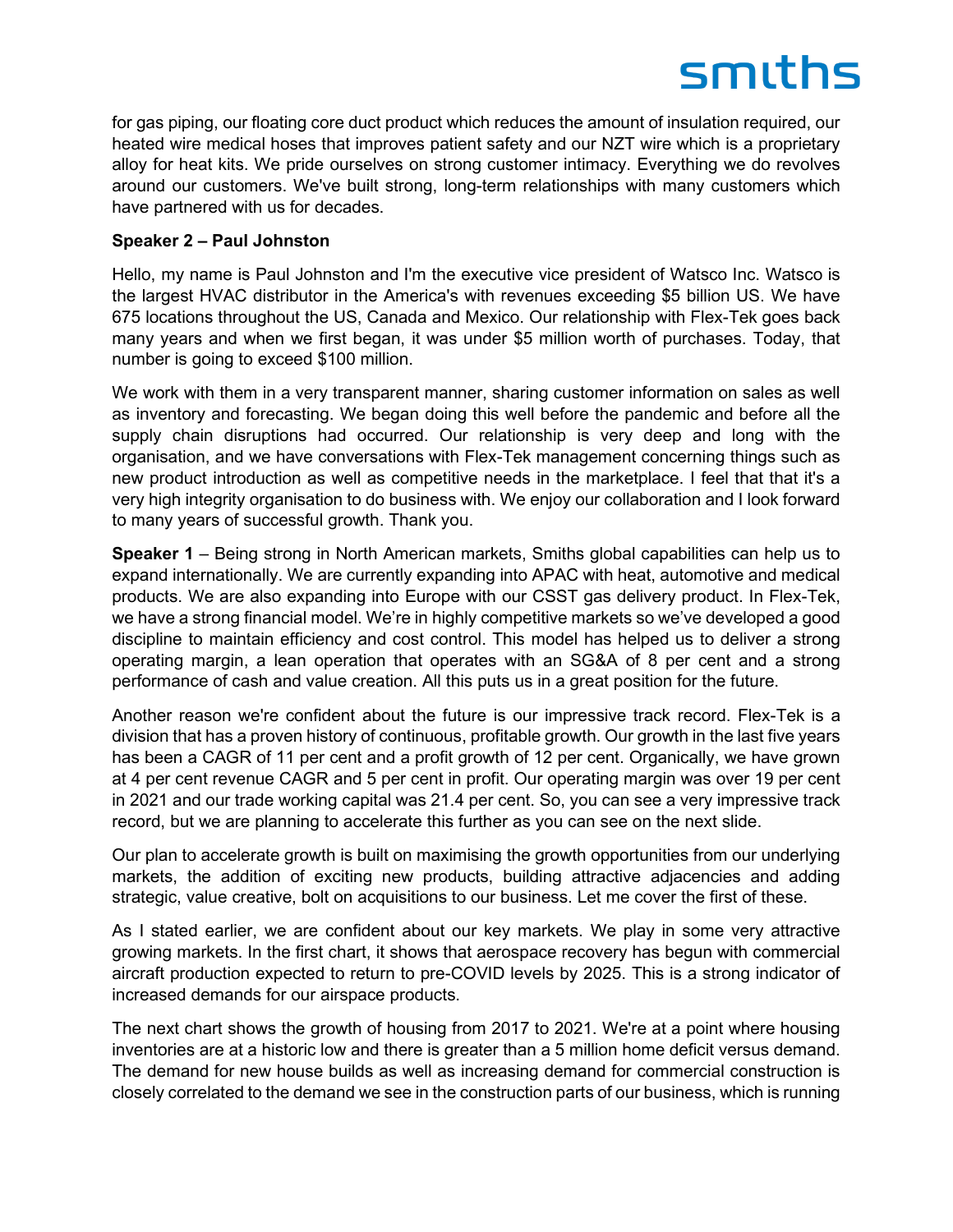really red hot at the moment. The weighted underlining growth of our markets across construction, aerospace, industrial segment is expected to be 5 per cent over the next three years. We also see plenty of opportunities to expand geographically and increase our end-use markets. Let me explain.

In 2021, 84 per cent of our revenue came from North America. Our plans to expand internationally are focused on Europe with CSST gas piping, which represents an opportunity of approximately £150 million of revenue, and in China, where we experienced rapid early growth of our product launches of medical hoses and automotive hoses through our Changshu China operation, which represents a £50 million opportunity for us. To support these initiatives, we've been adding manufacturing capabilities in the existing sites in Europe and China, and regional capacity in the US, to get closer to both our markets and the customers we serve. We believe new product launches and innovations are what separates us from the competition. Let me discuss a few.

FlashShield+ has been a huge success. We have the most cost-efficient, most user-friendly solution and the safest product in the market. In our fiscal third quarter, we'll be launching a new product for refrigerant line sets. Based on product demonstration, the wholesale customers are very excited to get this product when it comes out. We're also developing a number of aerospace hoses that will reduce weight in aircrafts.

Based on our position in the HVAC system and our relationship with the wholesalers, we are in great positions to launch new products in the area of energy efficiencies and indoor air quality as we work closely to understand the needs of the market. Our current new product pipeline represents approximately £75 million of annual revenue opportunity over the next five years.

I want to share a perfect example of the strength of our relationship that we have with our customers, especially a wholesale customer in this case. Based on a new product request from our customer to replace copper tubing lines in a HVAC system and then building on our gas type multilayer pipe technology, we have developed a product that offers the customers several advantages.

First, much greater price stability than copper tubing. Secondly, it is easy to install. It is a very familiar system to our Gastite customers. Thirdly, it eliminates a kinking problem which causes flow blockage and leak issues. Finally, it reduces the risk of job site theft. We have targeted to launch this product in Q3 of this fiscal year and we expect this to be £150 million revenue served market. The product is designed for full size split HVAC systems but will be adapted to many split systems as well. We also believe this multilayer product could replace other rigid pipes in other applications.

Another project that we've recently become involved in was development of a system to use hydrogen in the processing of steel, which would significantly reduce CO2 emissions. This process would use one of our large format high temperature heaters. Our product helps in the direct reduction of iron, which makes it cleaner going into the blast furnace. We're working on this project for a pilot plant, and if successful, it would be duplicated in the use of other steel plants throughout the world. We have already successfully shown that we can accelerate our growth by acquisitions.

Our most recent acquisition is Royal Metal's Products. This adds metals deducting to a line of HVAC offering. We paid \$107 million for it. It's performing very well since we acquired it in February, with a fantastic return on investment. Also with this acquisition, we've picked up new